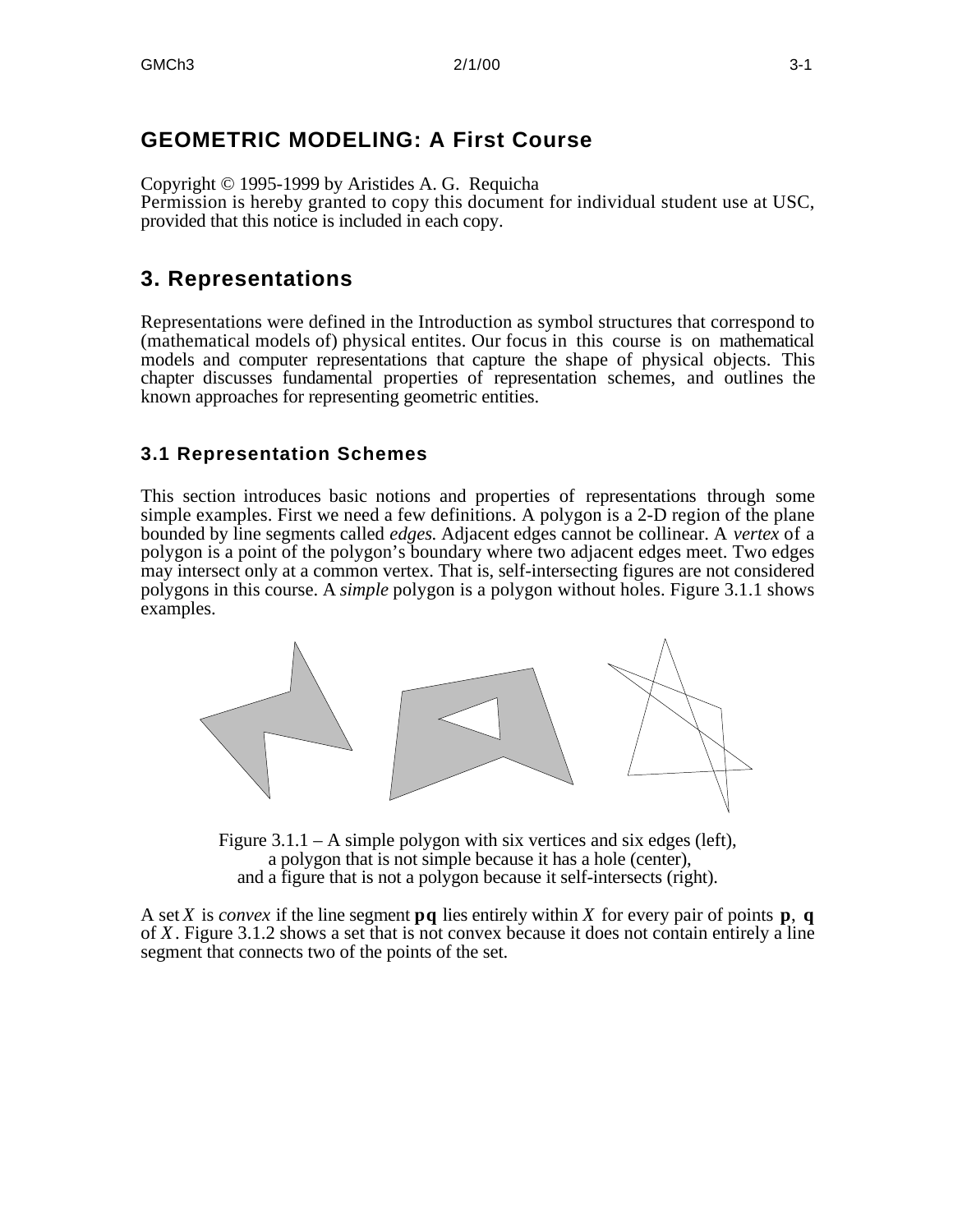

Figure  $3.1.2 - A$  polygon that is not convex

Given any set *X*, one can always construct infinitely many other sets that enclose *X* and are convex. The smallest such set is called the *convex hull* of *X*. Figure 3.1.3 shows a set of discrete points in the plane and its convex hull. Note that the convex hull of a set of discrete points is a convex polygon whose vertices are a subset of the given points.



Figure 3.1.3 – A set of discrete points and its convex hull

Suppose now that we want to represent in a computer simple polygons. The set of objects to be represented—in our example, the set of all the simple polygons—is called the *domain* of the representation scheme. We propose a scheme, which we call Scheme 1, defined as follows.

- 1. For each polygon, construct the set of its vertices, *in arbitrary order*.
- 2. For each vertex, construct a pair of real numbers with the coordinates of the vertex in some agreed frame.
- 3. Make a list (i.e, a sequence of elements) containing all these pairs of reals.

Therefore the symbol structure used to represent a polygon in Scheme 1 is simply a list of pairs of real numbers:

$$
((x_1,y_1) (x_2,y_2) \ldots (x_n,y_n)).
$$

This defines the format or *syntax* of the representation. Any representation obeying this syntax is called *syntactically correct*.

The meaning or *semantics* of a representation must also be defined, by means of a mathematical rule that associates the symbol structures to geometric entities. Each pair of reals corresponds to a point. Since points are the lowest-level geometric entities in this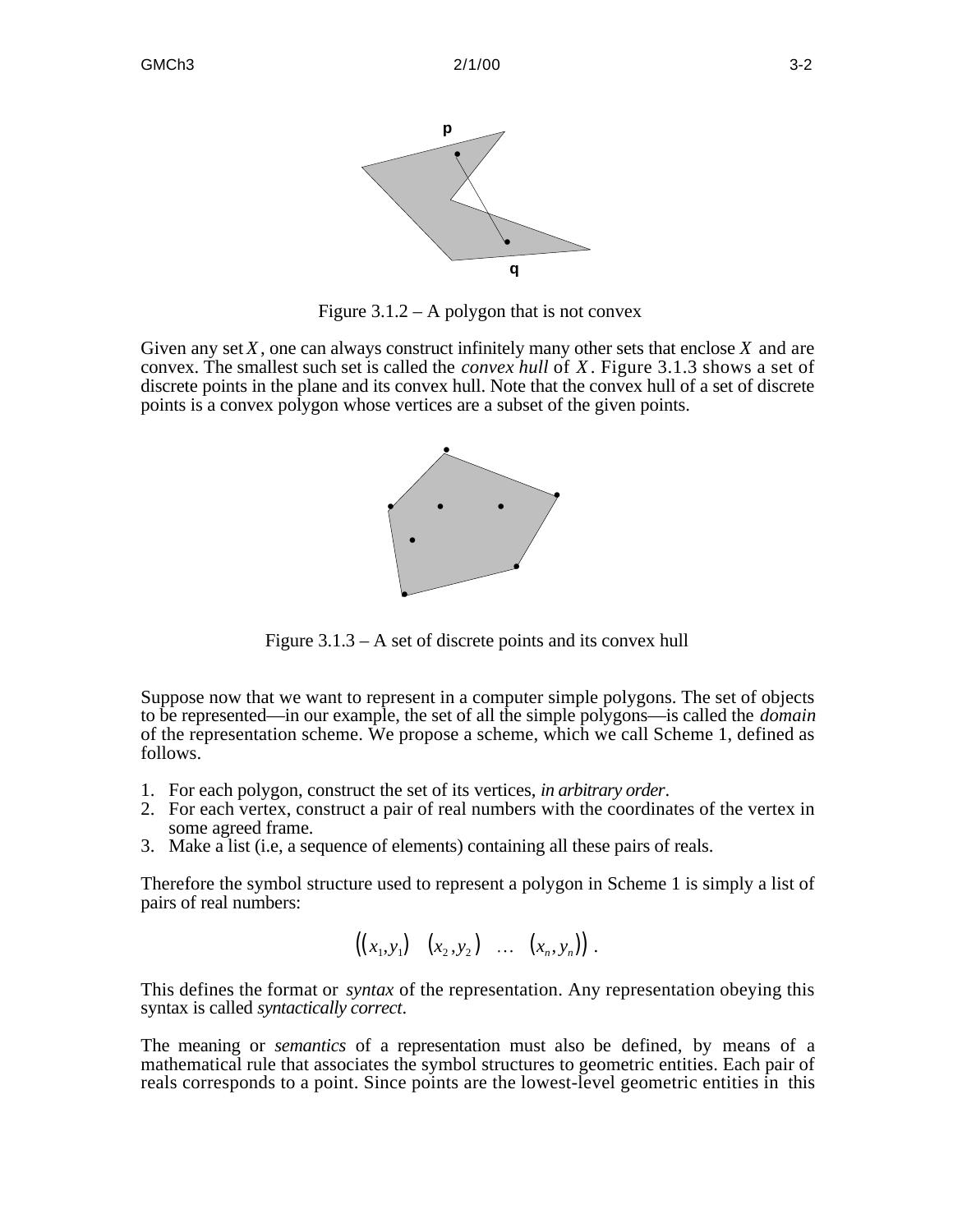representation, we refer to them as *primitives*. A specific point, also called a *primitive instance*, is represented by a pair of parameters, which are its coordinates.

The list of pairs is a *structured representation*, constructed with representations of primitive instances. Now we need to provide a rule for associating the list to a polygon. But this cannot be done unambiguously, as shown in Figure 3.1.4.



Figure 3.1.4 – Two distinct simple polygons with the same vertices.

The figure shows that a representation in this scheme may correspond to several distinct objects. We say that the scheme is *ambiguous* or *incomplete*. Representational ambiguity has unpleasant consequences. Suppose that we wanted to write an algorithm for computing the area of a polygon represented by the vertices shown in Figure 3.1.4. Should the algorithm return the area of the polygon on the left of the figure, or the area of the polygon on the right? We cannot write an algorithm to reliably compute the area, because we do not know which polygon is being represented. An incomplete representation does not contain enough information to designate a unique geometric object, and cannot support the automatic computation of all the geometric properties of the object.

Now let us define Scheme 2 by modifying slightly Scheme 1. We keep the same rule for constructing vertex-list representations, but restrict the domain to *convex* polygons. Because the convex hull of a set of points is uniquely defined, a vertex list corresponds to a single convex polygon. Therefore Scheme 2 is unambiguous.

Suppose that we construct a syntactically correct representation in Scheme 2, i.e. a list of real-number pairs, that corresponds to the points shown in Figure 3.1.3. This list violates the representation construction rules given above, because some of the points are not vertices of the convex-hull polygon, and only vertices of a polygon should appear in its representation. The representation is semantically incorrect, or *invalid*. The validity of representations in Scheme 2 is not easy to establish. In essence, it requires that we compute the convex hull of the set of points, and then verify that all the given points are vertices of the hull.

We consider again the entire domain of simple polygons, but change the rules for constructing representations, and define Scheme 3 as follows. We now require that the vertices be listed in consecutive order, as one follows the boundary of the polygon. The two polygons of Figure 3.1.4 have distinct representations in Scheme 3. The left polygon is represented by the list

$$
(\mathbf{p}_1 \quad \mathbf{p}_2 \quad \mathbf{p}_3 \quad \mathbf{p}_4 \quad \mathbf{p}_5),
$$

whereas the representation for the right polygon is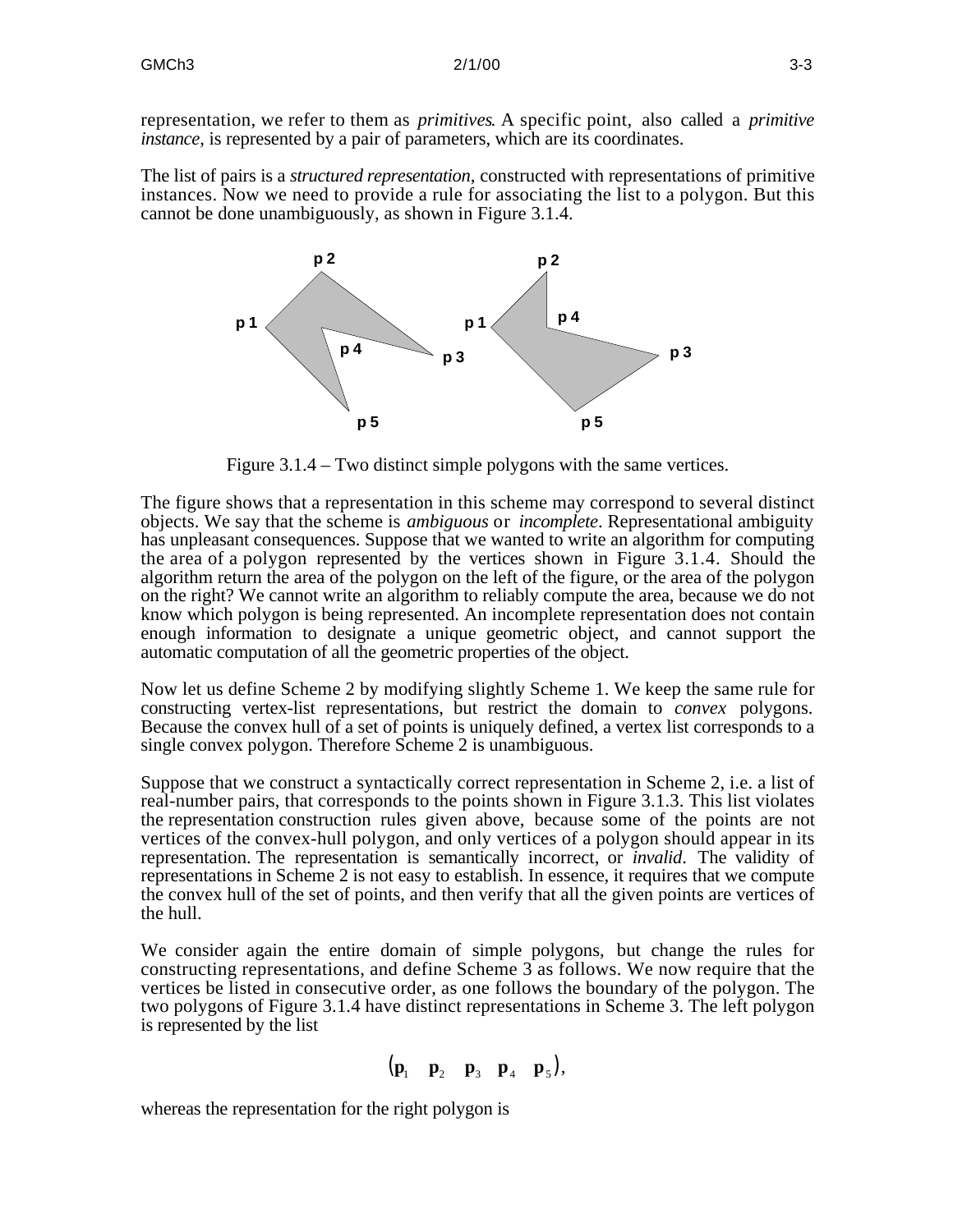$$
(\mathbf{p}_1 \quad \mathbf{p}_2 \quad \mathbf{p}_4 \quad \mathbf{p}_3 \quad \mathbf{p}_5).
$$

A list of consecutive vertices is equivalent to an edge list. For example, the vertex list for the left polygon of Figure 3.1.4 is equivalent to

$$
\left(\overline{\mathbf{p}_1\mathbf{p}_2} \quad \overline{\mathbf{p}_2\mathbf{p}_3} \quad \overline{\mathbf{p}_3\mathbf{p}_4} \quad \overline{\mathbf{p}_4\mathbf{p}_5} \quad \overline{\mathbf{p}_5\mathbf{p}_1}\right).
$$

A planar polygon is completely determined by its edges, and therefore Scheme 3 is unambiguous.

These examples show that minor modifications in the domain or in the representation construction rules may change drastically the properties of a representation scheme.

We have seen several schemes for representing polygons in terms of their vertices. Are there other significantly different schemes? The answer is yes. Scheme 4 provides an example. Its domain is the set of convex polygons. But now we represent a polygon by a list of planar half spaces. A half space is the region of a plane that lies on one side of an infinite straight line. Figure 3.1.5 shows a half space primitive and its representation by a three-tuple  $(d, \theta, s)$ . Here *d* is the (perpendicular) distance between the origin and the line, or, equivalently, the length of the normal vector  $v$ , shown in the figure. The second parameter is the angle the normal vector makes with the *x* axis. And *s* is a sign that indicates the side of the line on which the half space lies. A positive *s* implies that the "material" side is in the direction of  $v$ ; a negative sign denotes material on the opposite direction to *v* .



Figure 3.1.5 – Representation for a primitive half space.

The polygon that corresponds to a list of half spaces is simply the (set-theoretic) intersection of the half spaces. Figure 3.1.6 provides an example. The result is always a convex polygon because each half space is a convex set, and it can be shown that the intersection of convex sets also is convex. Scheme 4 is unambiguous, because the intersection defines a unique set.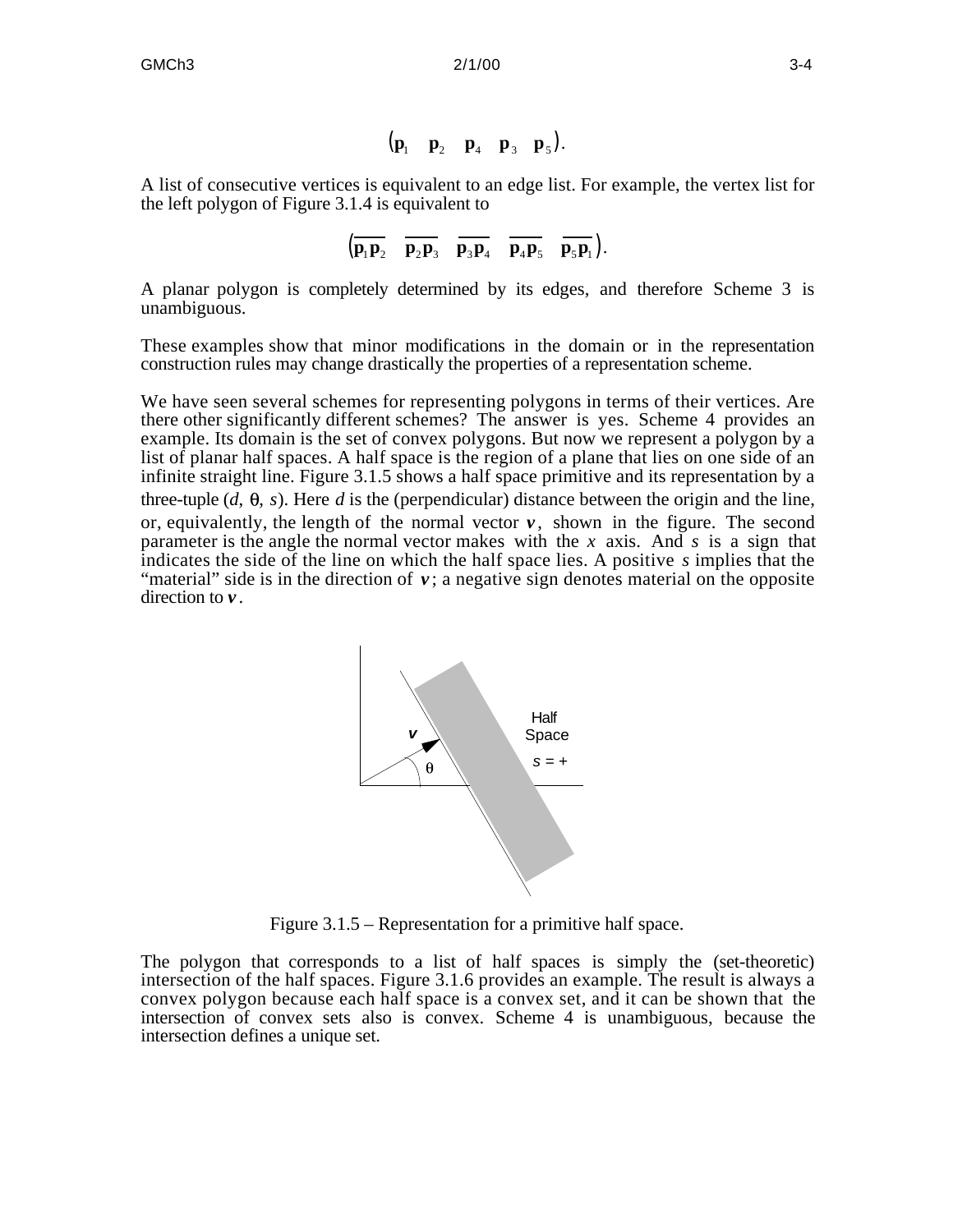



Figure 3.1.6 – A convex polygon defined as the intersection of five half spaces.

The examples presented above show that geometric objects may represented in many ways, and that the following are important properties of representations and schemes.

- *Domain* Which objects can be represented in the scheme? The domain is the geometric coverage of a scheme.
- *Validity* Does a representation correspond to (at least) one object in the domain? Computation on invalid data is meaningless, and often causes system crashes.
- *Non-ambiguity* Does a valid representation correspond to only one object in the domain? Non-ambiguity, or completeness, is crucial for the automatic computation of properties of the represented objects.

The following additional properties also help to characterize representation schemes.

- *Uniqueness* Does an object in the domain have a unique representation in the scheme? Uniqueness greatly facilitates testing objects for equality.
- *Conciseness* How large are the representations? Representations in verbose schemes consume large amounts of memory, and are difficult to transmit rapidly in distributed environments.
- *Ease of construction* How hard is it to construct a valid representation? Representations in verbose schemes with complex validity conditions are difficult to construct, especially by humans.
- *Suitability for applications* Are there good application algorithms that operate on the representations of the scheme? Experience shows that representation schemes are not uniformly suitable for all applications. Many modeling systems use multiple representation schemes, and *convert* between them as needed, depending on the specific computations they support.

Representations often contain *redundant* data. For example, we could represent simple polygons in a Scheme 5 by listing the polygon's edges, with each edge represented by two vertices. This representation contains two copies of each vertex, and therefore is redundant. Redundancies are often introduced in representations to facilitate certain computations. They can be considered as a manifestation of the trade-off between storing and recomputing, which is ubiquitous in Computer Science. If we find that certain data are often needed by our algorithms, we may decide to attach these data to the representations rather than to recompute them as needed. Redundancy implies relationships or constraints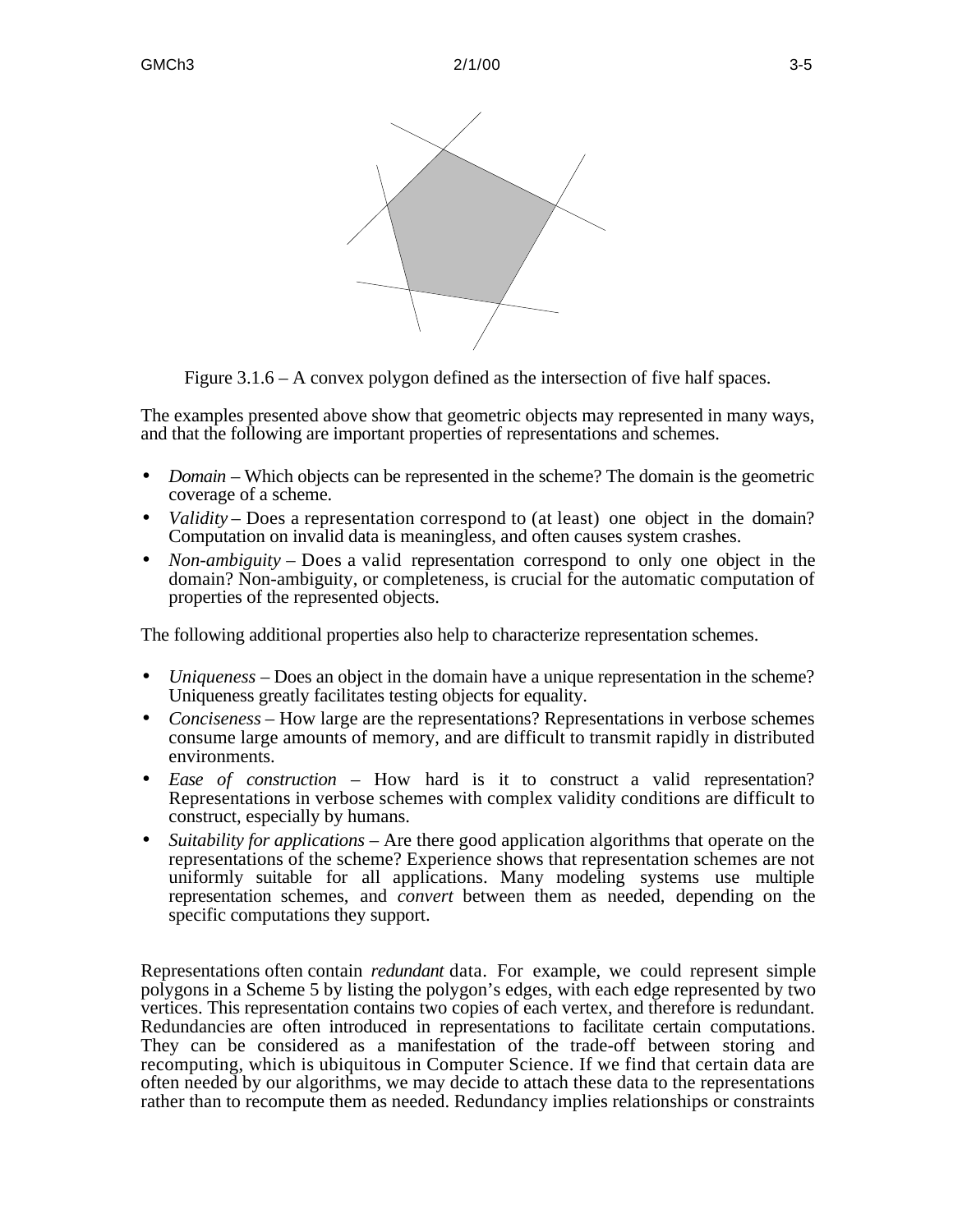between the data stored, and complicates the analysis of the validity of a representation, because one has to ensure that the implied constraints are satisfied.

Storing several representations for each object, in different schemes, is an extreme form of redundancy. This is sometimes done in geometric modeling systems that support a variety of applications, to ensure that each application has access to the most suitable representation. Two unambiguous representations, in different schemes, are *consistent* if they correspond to the same object. In a multiple representation system it is crucial that representational consistency be maintained. Often this is achieved by invoking *representation conversion* algorithms. A conversion algorithm is called *consistent* if it guarantees that its output representation is consistent with its input representation. Consistency maintenance in systems that offer powerful object editing facilities is a major problem.

## **3.2 Methods for Representing Geometric Entities**

Here we discuss known aproaches for constructing representation schemes for geometric objects. It is useful to classify them into several categories that correspond to the subsections below, although there is some overlap between categories.

#### **3.2.1 Primitive Instancing**

Every scheme has primitives, which must be instantiated to construct structured representations. Primitives may be low level, e.g. the points used to represent polygons in the previous section. But they also may be high level. For example, many modeling system have solid primitives such as blocks and cylinders.

A primitive is a parameterized geometric entity, typically represented by a tuple containing a type code (e.g. a string 'point' or 'block') followed by several real numbers that correspond to specific parameter values. For example, a solid block aligned with the principal axes can be represented by the 4-tuple

('block', XSize, YSize, ZSize),

where the last three parameters are real numbers that define the dimensions of the block, as shown in Figure 3.2.1.1.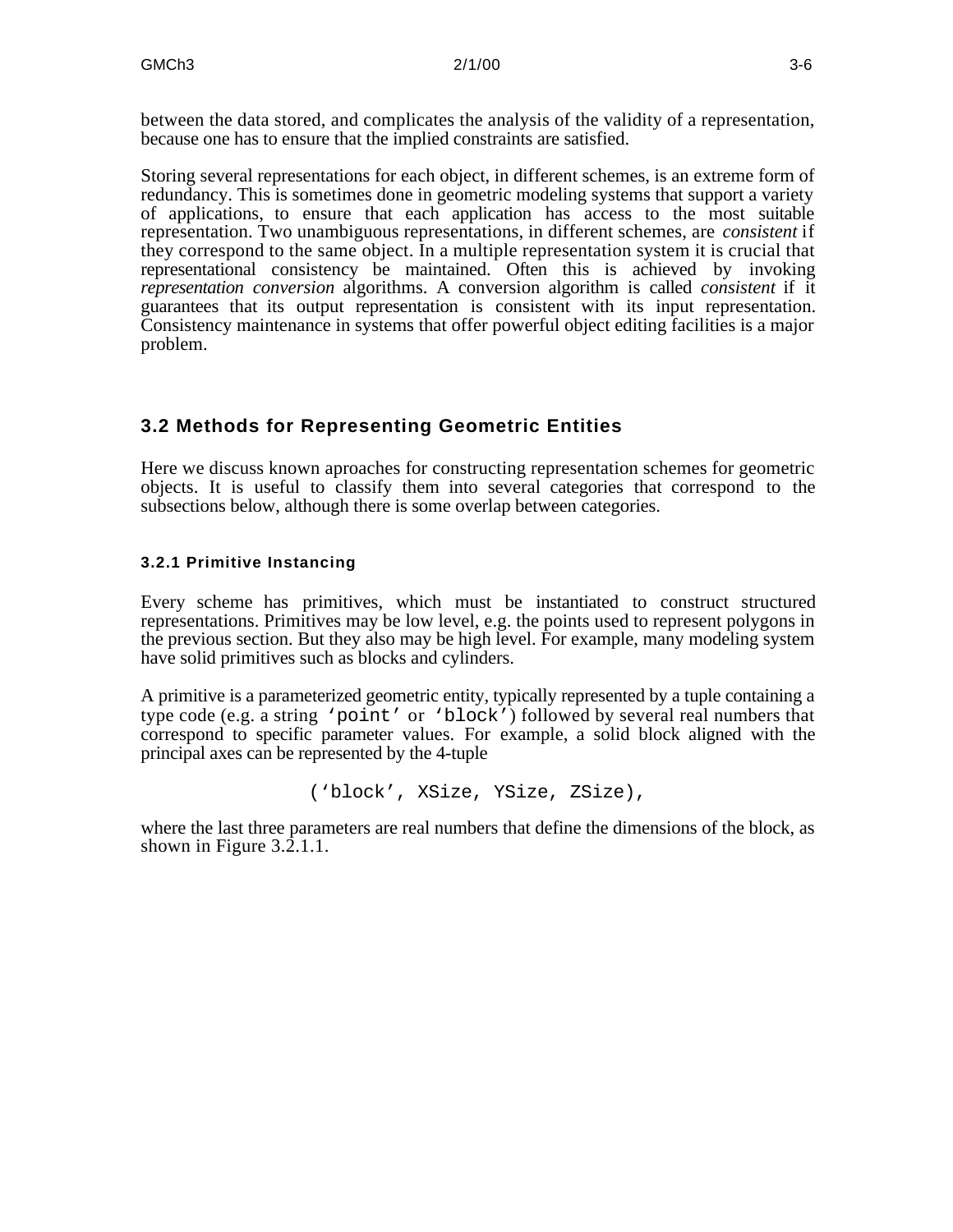

Figure  $3.2.1.1 - A$  primitive block in standard pose.

To represent a block in a general pose one can add a fourth parameter, which is a transformation that takes the block from its standard pose, shown in Figure 3.2.1.1, to its actual pose.

Pure primitive instancing schemes, which have no structured representations, are not very attractive. They are akin to a language that has words but no sentences. They tend to have a small domain. In addition, each primitive type requires special-case algorithms for evaluating its properties. Primitive instancing is important primarily in the context of other schemes that not only instantiate primitives but also combine them into higher-level structures.

#### **3.2.2 Spatial Decomposition**

Here the idea is to partition space into regions called *cells*, and to enumerate those cells which are filled with material and therefore constitute the object being represented. Decompositions into regular, fixed-size cells are called *spatial enumerations*. In 2-D, the primitive square cells are sometimes called *pixels* (an abbreviation for "picture elements"), and in 3-D, cubical cells are called *voxels* (an abbreviation for "volume elements"). Regular decompositions usually represent only "staircase" approximations of the desired objects. For reasonable accuracy, the decompositions become very large.

Hierarchical decompositions with cells of varying sizes are smaller than their regular counterparts, because small cells are used only where required for an accurate approximation. 2-D *quadtrees* are used extensively in image processing. Figure 3.2.2.2 shows a simple 2-D polygon with sides parallel to the principal axes, and its quadtree.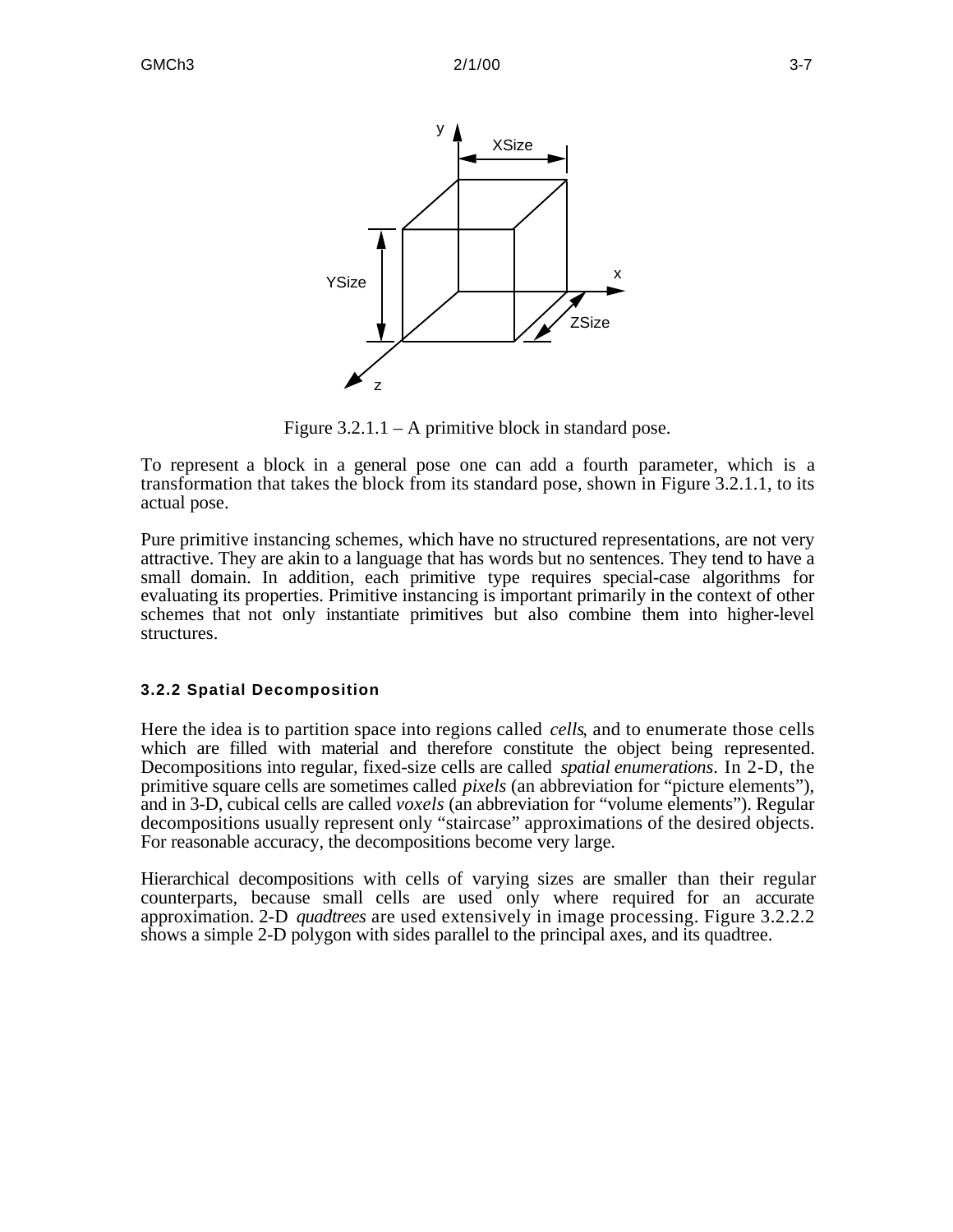

Figure  $3.2.2.1 - A 2-D$  object and its quadtree.

In the figure, quadrants are numbered 0, 1, 2, 3 in clockwise order, as shown at the top. The quadtree has three types of nodes. Grey nodes correspond to cells that are neither completely full nor completely empty. Such cells must be subdivided. Black nodes are full and white nodes are empty. The root node of the quadtree corresponds to the entire space, i.e., to a square box that encloses the object. The quadtree may be constructed by the following (conceptual) procedure. If a cell is full or empty, mark it black or white, respectively; otherwise mark it grey, subdivide it, and recurse.

Quadtrees are the 2-D analogs of binary search trees, and can be used for spatial search. There is a large body of literature on algorithms for processing quadtrees [Samet 199?]. The 3-D analogs of quadtrees are called *octrees*. Both quadtrees and octrees are special cases of *k-d trees*, which are studied in the theoretical computational geometry literature. These are trees with *k* branches per grey node, and with cells of dimension *d*.

Issues of completeness and validity are trivial for most spatial decompositions. For example, a spatial enumeration is always valid and unambiguous.

Decompositions into cells with curved boundaries that follow closely the object's shape also are useful, for example for finite-element analysis. (Finite element analysis, or FEA, is a numerical technique for solving partial differential equations over complicated geometric domains by subdividing the domain into cells, and approximating the solution within each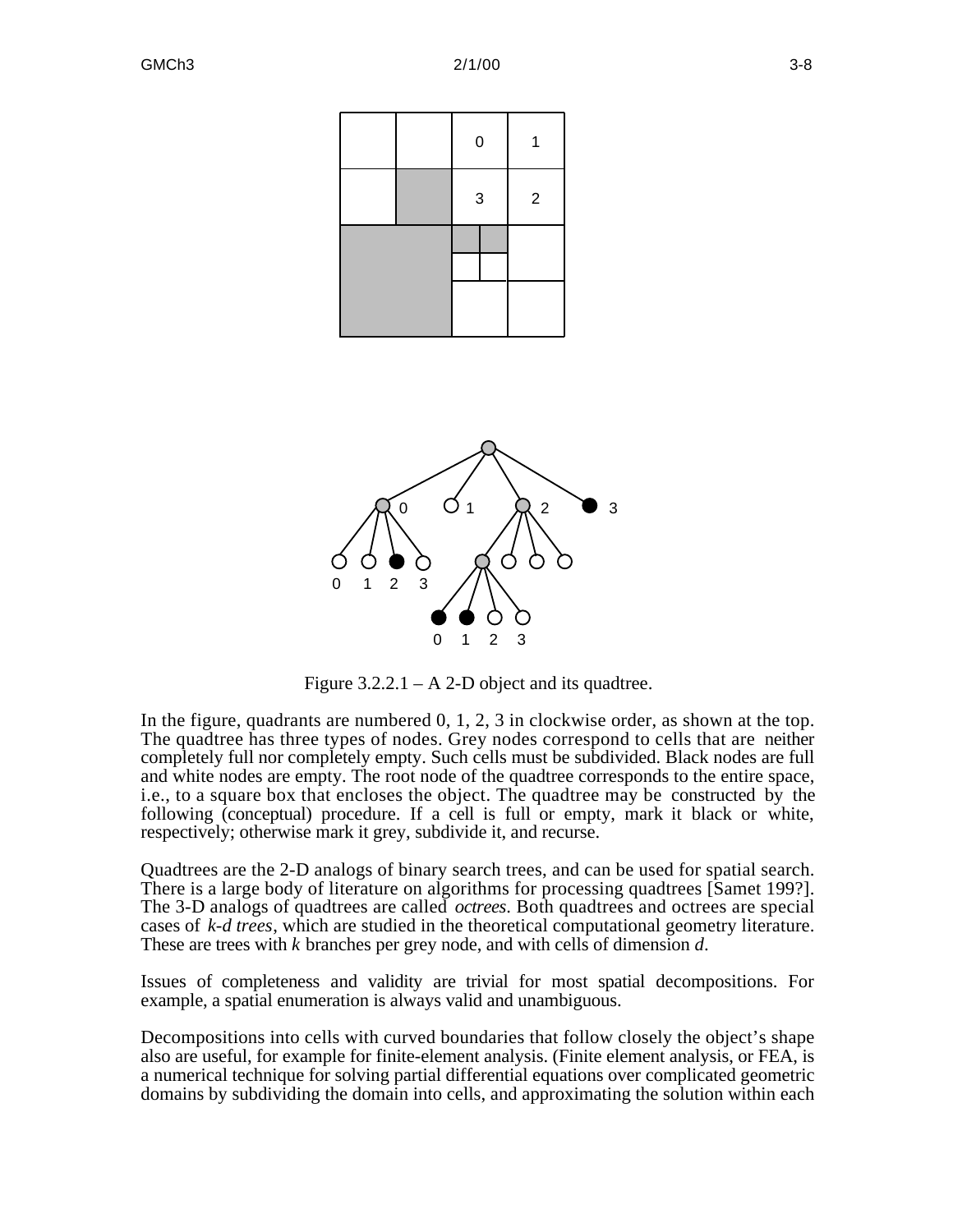cell by a polynomial function.) A set of cells that decomposes an object is called a *mesh* in the FEA field.

#### **3.2.3 Constructive Methods**

A constructive representation defines an object by a sequence of operations for constructing the object. The most common constructive representations are called CSG (for Constructive Solid Geometry), and use Boolean (set-theoretic) operations. The operation sequence is typically stored as a tree. Figure 3.2.3.1 shows a simple 2-D object and its CSG tree, built upon 2-D solid primitive rectangles and disks. The object in the figure is constructed as a union of two rectangles, from which a disk is subtracted.



Figure 3.2.3.1 – CSG in 2-D.

The Boolean operations used in CSG are slightly modified set-theoretic union, intersection and difference. To see why the modifications are needed, consider the example of Figure 3.2.3.2. The L-shaped object *A* is intersected with the rectangle *B*. Although both *A* and *B* are 2-D solids, their set-theoretic intersection shown on the right is not. It has a dangling edge.



Figure 3.2.3.2 – The intersection of two solids need not be a solid.

Solidity is preserved if we define a *regularized* intersection operation as follows. First we perform the conventional intersection. Then we take its *interior* and find the *closure* of the interior. Interior and closure are defined rigorously in a branch of mathematics called *topology*. Here an intuitive understanding suffices. The sequence of operations which consists of interior followed by closure is called *regularization*. Figure 3.2.3.3 illustrates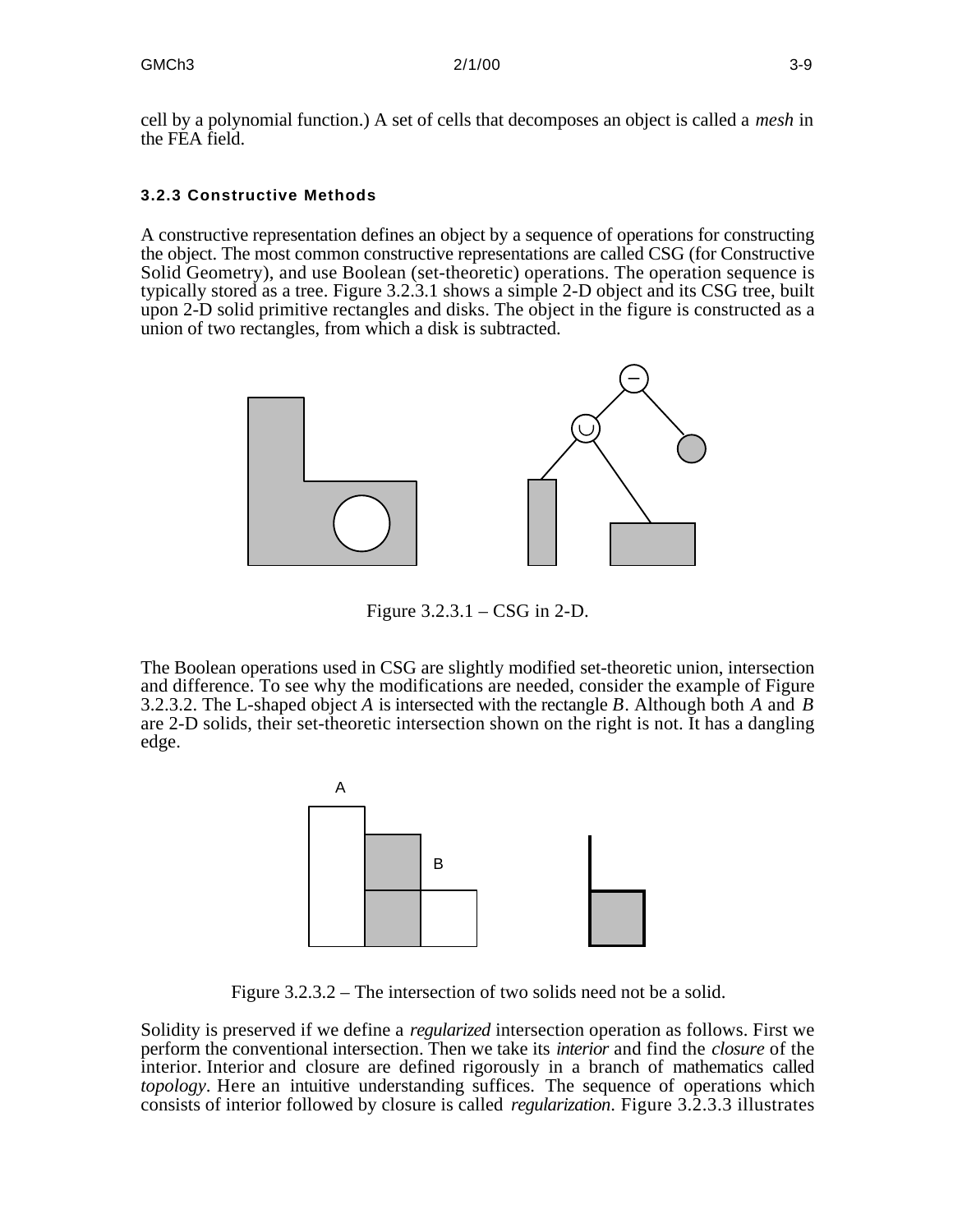the regularization procedure for the intersection of Figure 3.2.3.2. The dangling edge has no 2-D interior and therefore disappears, as shown at the center. The interior here is simply a square that does not include its borders. Closure adds the boundary to a set, and therefore produces the closed square shown on the right, which is a solid.



Figure 3.2.3.3 – Regularized intersection.

Regularized union, difference and complement are defined similarly. A set that equals the closure of its interior is called regular. Regular sets are used to model solids because they have no dangling edges or faces, or other non-solid characteristics. We see that regularized operations applied to regular sets produce other regular sets. In other words, regular sets are algebraically closed under regularized Boolean operations. This is important, because it implies that CSG representations for regular sets are always valid, since a sequence of regularized Boolean operations on regular primitives produces another regular set. Algebraic closure under the construction operations ensures that the result of an operation in a modeling system is valid, and can serve as input for further operations. Thus complex objects may be defined by successive operations on simpler ones.



Figure 3.2.3.4 – Non-uniqueness of CSG

CSG representations are non-unique. For example, the L-shaped object on the right in Figure 3.2.3.4 may be defined as a union or as difference of two primitive rectangles, as shown on the left. Deciding whether two representations correspond to the same object—sometimes called the *same-object detection* problem—is not easy. In particular, the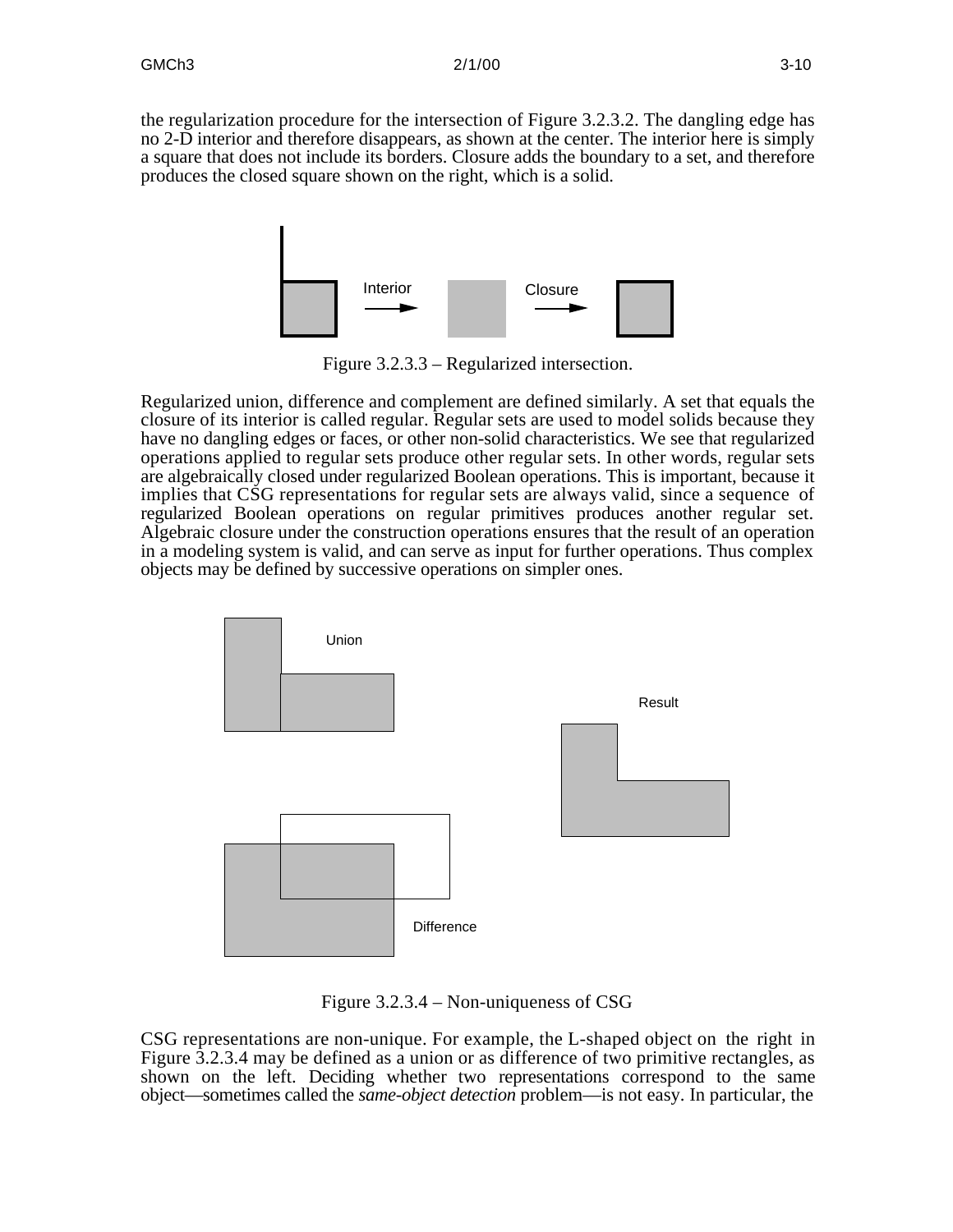*null-object detection* problem, which consists of checking if a representation corresponds to the null object, is non trivial. Note that to detect a collision or interference between two objects *A* and *B* it suffices to check if the intersection of *A* and *B* is null. In CSG it is very easy to represent the intersection, but hard to determine if it is empty.

#### **3.2.4 Sweeping**

Sweeping could be considered a constructive method, but we will treat it separately because it is sufficiently distinctive. The Minkowski sum of two sets A and B, denoted  $A + B$ , is the region swept by the set *B* when its reference point takes all possible positions within *A*. The orientation of *B* is fixed during the sweep. Figure 3.2.4.1 illustrates the definition. Here *A* is a rectangle, and *B* is a disk with its reference point at the center. The Minkowski sum shown on the right is a larger rectangle with rounded corners. The additional region generated by the sweep is highlighted by darker shading. The center of the figure shows the disk *B* at several of the positions it takes during the sweep.



Figure 3.2.4.1 – Minkowski sum of a rectangle with a disk.

A Minkowski sum with a disk in 2-D or a ball in 3-D is also called a *solid offsetting* operation. Offsetting is useful for rounding and filletting objects, and for various other applications [Rossignac & Requicha 1984].

The Minkowski difference  $A - B$  is defined as

$$
A-B=c(cA+B).
$$

(Some texts use a different definition, which amounts to adding to *A* the reflection of *B* about the origin.) The Minkowski sum is a growing operation, and often called *dilation*, whereas the difference is a shrinking operation (because we grow the complement of *A*), often called *erosion*. These two operations are studied at length in a field called "mathematical morphology" [Matheron 1975, Serra 1982], and applied extensively in image processing [Haralick 19??].

When *A* is a 2-D planar set and *B* is a line segment normal to the plane of *A* their Minkowski sum is called a *translational sweep* or *extrusion*. (Oblique sweeps can also be defined.) Figure 3.2.4.2 shows and example. Extrusions are use extensively in mechanical CAD systems.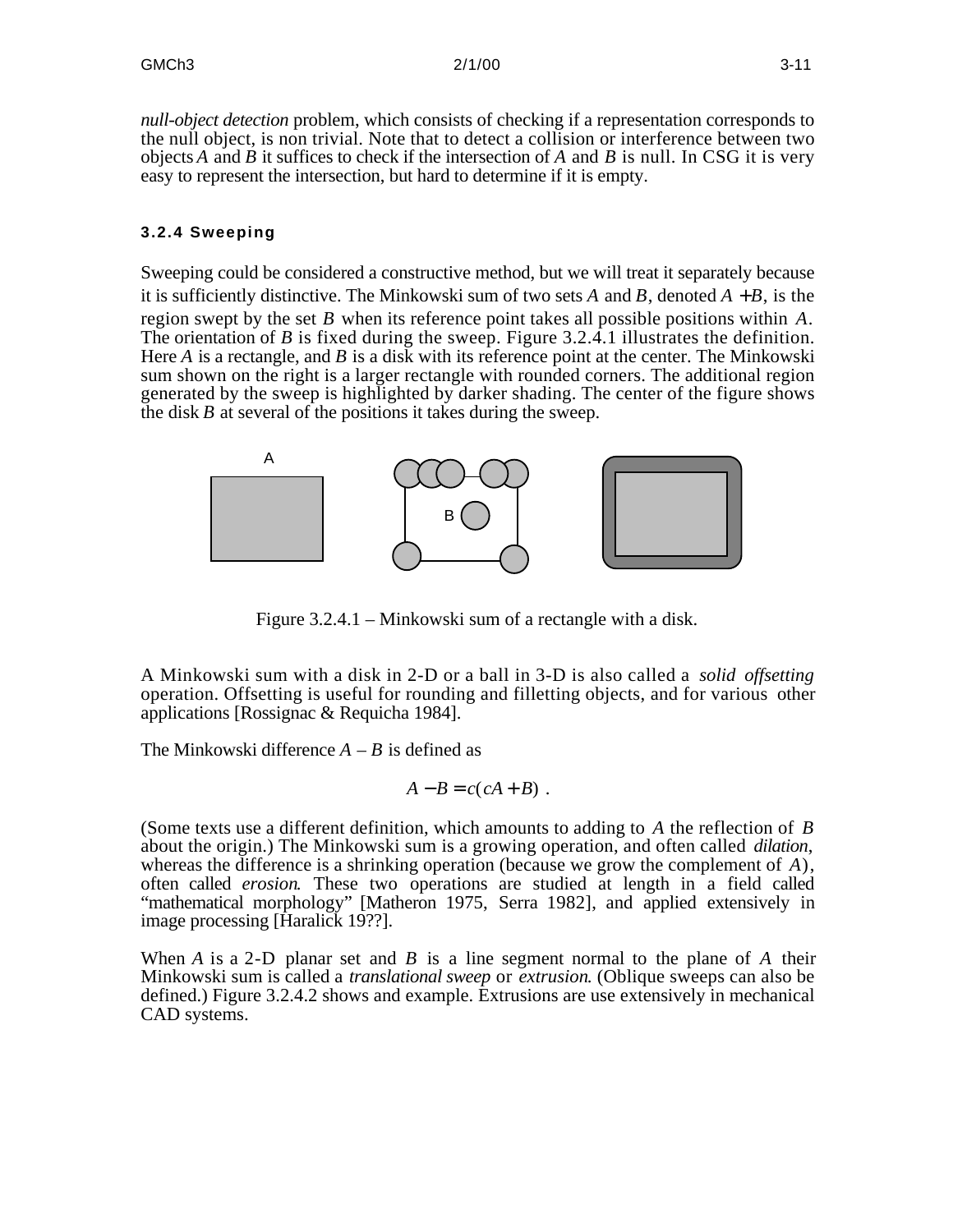

Figure 3.2.4.2 – An extrusion operation.

A Minkowski sum is not the most general form of sweep, because the moving set must maintain a fixed orientation, and cannot change its size or shape. An interesting generalization involves a planar set, or cross-section, that translates along a possibly curved trajectory, or *spine*, while undergoing changes. The resulting sets are (usually) 3-D solids called *generalized cylinders* or *generalized cones*, and are popular in computer vision [Ballard & Brown 19??].

A planar set may also be described by sweeping a disk of continuously-varying radius along a planar spine. The spine plus a function that defines the changes in radius constitute the *medial axis transform* or *skeleton* of the set. The notion extends to 3-D, by using solid balls instead of disks. Medial axis transforms have a variety of applications, from image processing [????] to finite element mesh generation [Srinivasan et al 19??].

#### **3.2.5 Interpolation and Approximation**

Interpolation and approximation methods typically are used to define higher-dimensional entities from lower-dimensional primitives. For example, a set of points may define a curve segment or a subset of a surface (often called a *patch* in the modeling jargon). We will discuss specific schemes later in this course, when we study curve and surface modeling. Here we present some fundamental notions through a simple example.

Suppose, for concreteness, that we want to represent a planar, 2nd. degree parametric polynomial curve whose generic point  $p(u)$  has coordinates

$$
x(u) = au2 + bu + c
$$

$$
y(u) = du2 + eu + f
$$

where *u* is the parameter, and the 6 coefficients *a*, *b*, *c*, *d*, *e*, *f* are initially unknown. If we require, for example, that

$$
\mathbf{p}(0.0) = \mathbf{p}_1
$$

$$
\mathbf{p}(0.5) = \mathbf{p}_2
$$

$$
\mathbf{p}(1.0) = \mathbf{p}_3
$$

the curve will pass through 3 given points  $\mathbf{p}_1, \mathbf{p}_2, \mathbf{p}_3$ . We say that the curve *interpolates* the points. Writing the equations above in terms of point coordinates we obtain 6 linear equations in the 6 unknown coefficients, which, barring singularities, can be solved uniquely. Therefore the 3 points represent unambiguously the curve.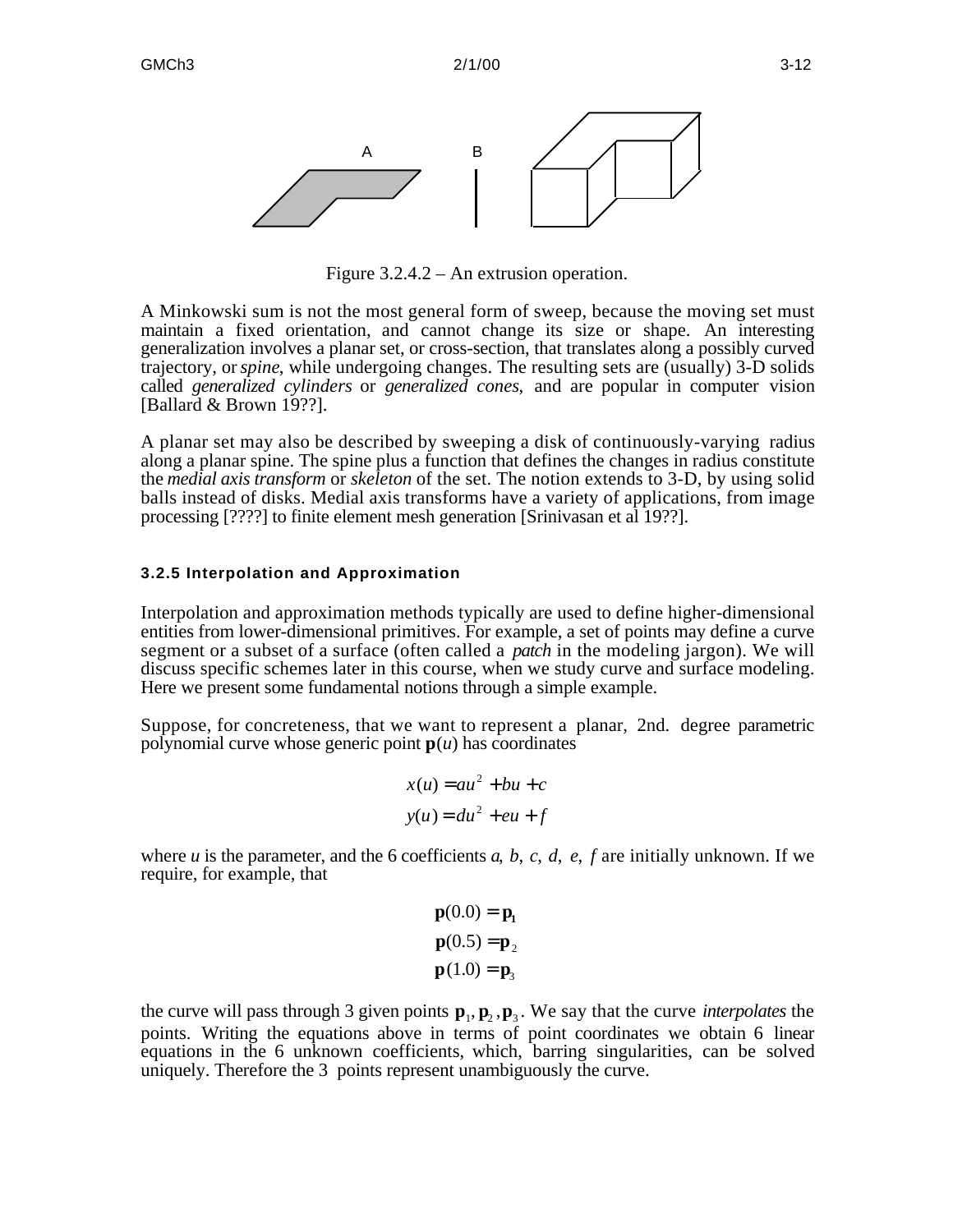An interpolating curve passes through the given points but may have large oscillations between the points. An alternative approach is to require that the curve approximate the points, i.e., pass near the points without necessarily containing them. If we select a specific approximation method that ensures a unique result, the points will represent the curve unambiguously. Approximation methods tend to produce smoother, better-behaved curves than interpolation, and are widely used.

In a similar vein, points or curves may represent parametric surface or solid patches through interpolation and approximation schemes.

#### **3.2.6 Boundary Methods**

An object may be represented by its boundary plus the *host* space (e.g., an unbounded cylindrical surface) in which it lies. We already saw an example of a boundary representation scheme. It was Scheme 3 for representing polygons by their edges, discussed in Section 2.1. Knowledge of the boundary of a set does not always determine uniquely the set. However, for the objects we normally encounter in geometric modeling, boundary information does suffice to determine the "inside" unambiguously.

Boundary representations lower the dimensionality of the entities we must represent. For example, for a 3-D solid we need only represent its 2-D faces. And for each face, we need only represent its 1-D edges (plus host surface information). Thus, one can "recurse in dimension", eventually ending out with 0-D point primitives.

Additional data may be required for entities that lie in certain host spaces. For example, a closed contour of edges on a spherical surface cuts the sphere into two bounded subsets—see Figure 3.2.6.1. Therefore, the edge-set is an ambiguous representation. It must be augmented with *neighborhood* information that indicates which of the two possible faces is to be selected.



Figure 3.2.6.1 – Two faces lying in a spherical surface and having the same boundary.

The neighborhood of a point **p** with respect to a set *S* in Euclidean 3-space is the intersection of *S* with a solid ball centered on **p** and with a radius *R*, as *R* approaches zero. Figure 3.2.6.2 shows the neighborhoods of (i) a midpoint of an edge of a polygon and (ii) a vertex of the polygon. There are many ways of representing neighborhoods computationally. For polygons and other objects represented by edge-lists, neighborhood information is often encoded by ordering the edges, and orienting them consistently. For example, we may require that an observer moving along the edges in the specified direction see the material to his or her left. This convention is shown by the arrows in Figure 3.2.6.2.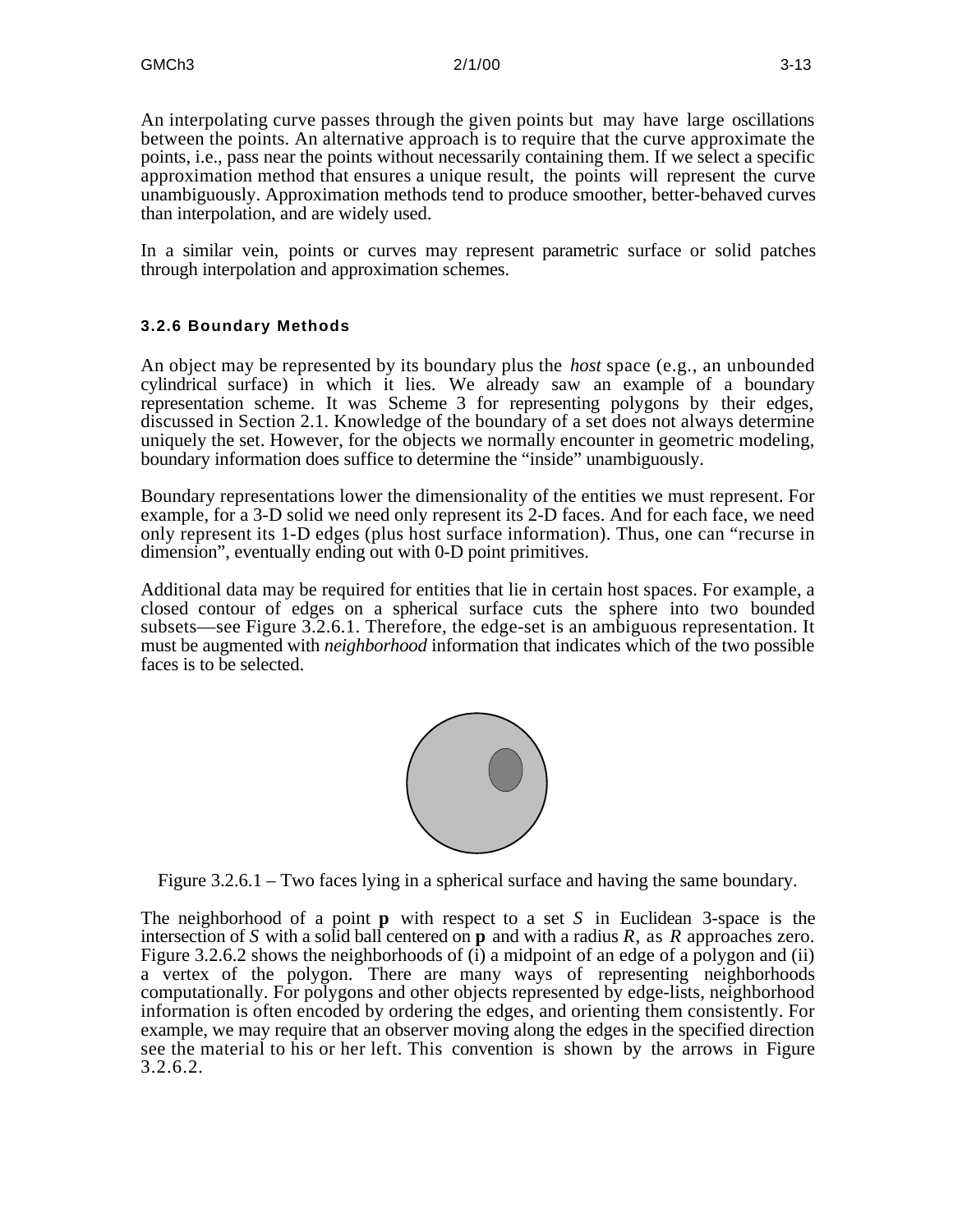

Figure 3.2.6.2 – Neighborhoods for points on a polygon's boundary.

The validity of boundary representations is a relatively complex issue. The validity conditions depend on the domain of objects to be represented, and on the details of the specific boundary representation scheme. Validity will be discussed later in this course, when we study the various geometric entities of interest such as curves or solids.

### **3.2.7 Hybrid Methods**

It is possible to construct *hybrid* schemes, which combine several of the methods described earlier. For example, one can define extrusions by means of translational sweeps, and then combine the extruded objects by using Boolean operations, thus defining a sweep/constructive hybrid.

The main problem with hybrid schemes is the difficulty of writing algorithms for processing such representations. One approach is to implement separate algorithms to deal with each of the individual schemes, and then combine the results. An often simpler approach consists of converting a hybrid representation into a single-scheme representation, and then writing algorithms for this scheme. For example, the sweep/constructive hybrid could be converted to a BRep, and this representation used for developing the required algorithms.

## **3.3 Mathematical Underpinnings**

### **3.3.1 Mathematical Models and Computational Representations**

The framework introduced in Chapter 1 may be formalized as follows [Requicha 1980]. Let *M* be a space whose elements are abstract entities called *mathematical models*. In geometric computation, mathematical models usually are point sets in Euclidean space. As we will see later in this course, sharper characterizations of models exist for the various entities we will consider, e.g., curves or solids. *M* is called a *mathematical modeling space*.

The set of all syntactically correct representations constitutes another space called *representation space*. A *representation scheme* is formally defined as a mathematical relation *s* from *M* to *R*, as shown in Figure 3.3.1.1. The relation has a domain *D*, called the *domain* of the scheme, and a range *V*. A representation is *valid* if it belongs to *V*. A valid representation is both syntactically and semantically correct.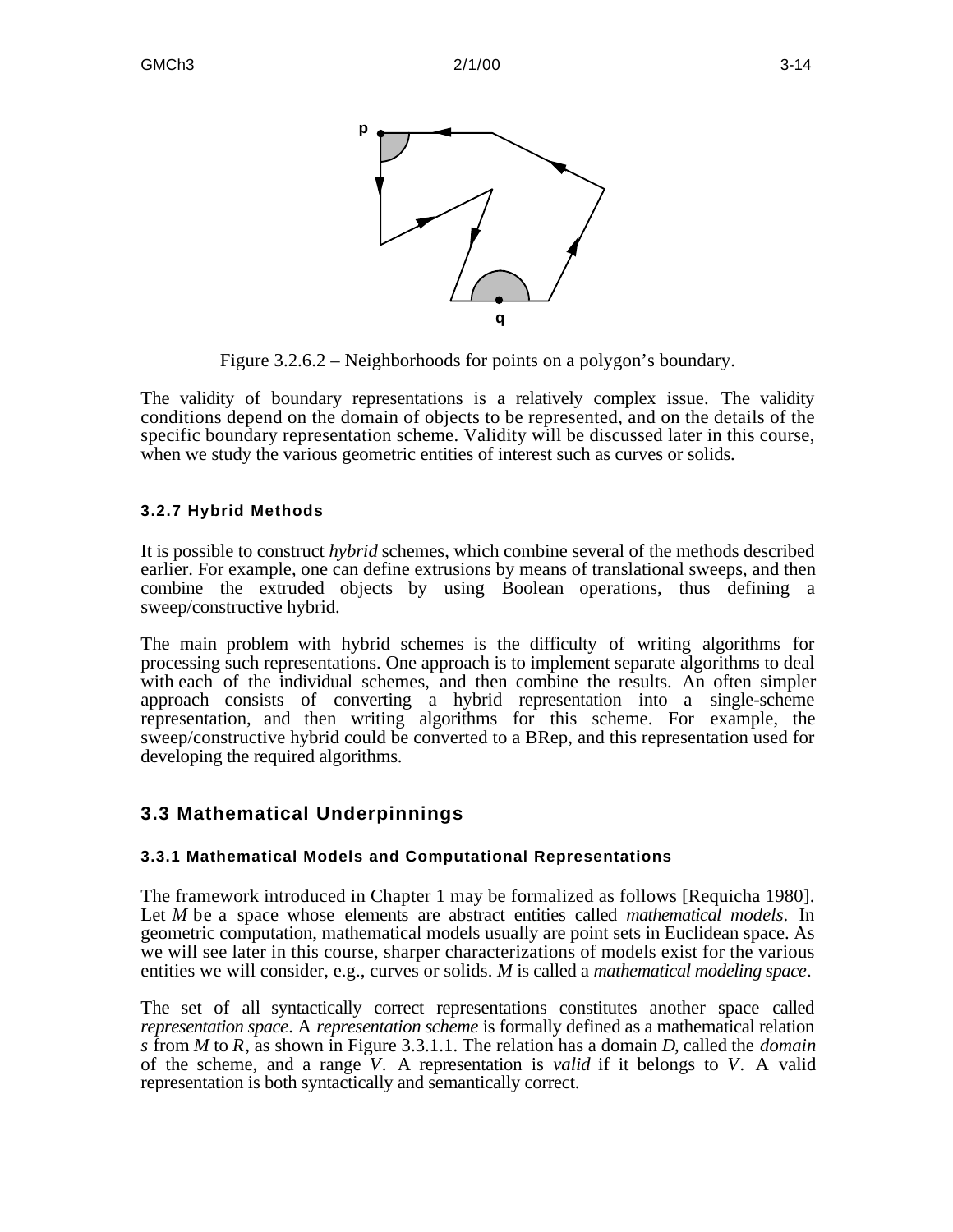

Figure 3.3.1.1 – Representation schemes as relations

A *representation r* in *V* is *unambiguous* or *complete* if it corresponds to a single model *m* in *M*, i.e., if the inverse image of *r* is a single-element set:  $s^{-1}(r) = \{m\}$ . It is unique if  $[s^{\text{-}1}(r)] = \{r\}$ . A *representation scheme* is *unambigous* or *complete* if the inverse relation  $s<sup>-1</sup>$  is a function. It is unique if *s* is a function.

#### **3.3.2 General Topology and Regular Sets**

The notions of interior, boundary, and so on, are formally defined in a branch of mathematics called point-set, or *general topology* [Mendelson 1975]. The main concepts of general topology that are of interest in geometric modeling are summarized below.

Let *W* be a set of abstract elements (the "world") and  $d : W \times W$ , where denotes the set of real numbers, a function called a *metric* or *distance*, that satisfies the following axioms, for all *x*, *y*, *z* of *W*.

1. 
$$
d(x, y) = 0
$$
  
\n2.  $d(x, y) = 0$   $x = y$   
\n3.  $d(x, y) = d(y, x)$   
\n4.  $d(x, z) = d(x, y) + d(y, z)$ 

A pair (*W*, *d*) with these properties is called a *metric space*. An important example of a metric space is the Euclidean space with its usual distance.

An *open ball* of radius  $R > 0$  and centered at a point *x* of *W* is the set

$$
B(x,R) = \{y \mid W : d(x,y) < R\}.
$$

A subset *X* of a metric space *W* is *open* if it contains an open ball about each of its points. Let *W* be the real line with its usual distance; an open ball is an open interval. Similarly, an open ball in  $E^2$  is a disk (without its bounding circle), and in  $E^3$  it is a solid sphere (also without its bounding surface). Open sets in a metric space have the following properties:

- 1. The empty set  $\emptyset$  and the universe *W* are open.
- 2. The intersection of a finite number of open sets is open.
- 3. The union of any collection of open sets is open.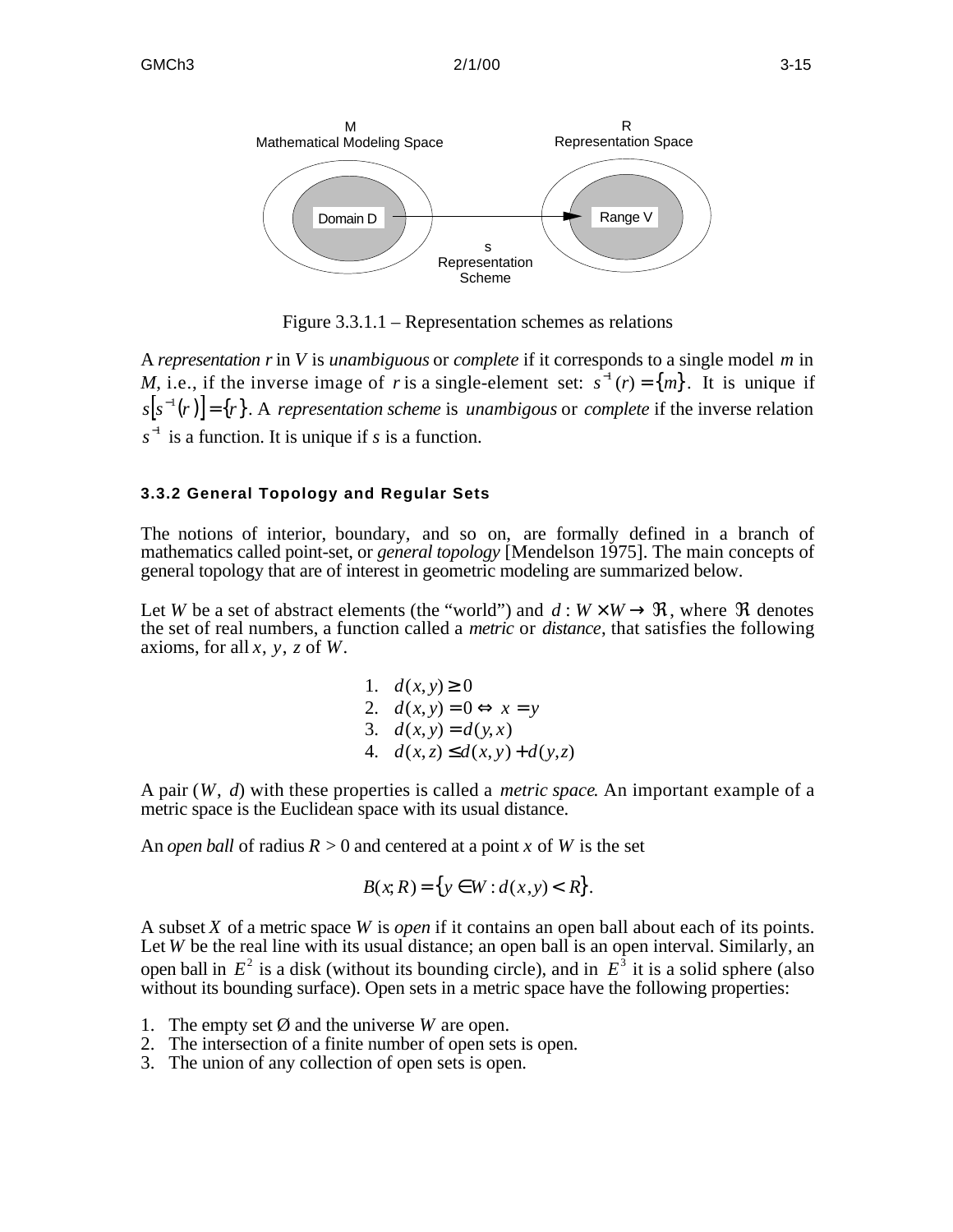The intersection of an infinite collection of open sets need not be open. For example the intersection of the open intervals  $(-1,1)$ ,  $(-1/2, 1/2)$ ,  $(-1/3, 1/3)$ , ..., is a set consisting of the single point {0} and therefore not open.

A *topological space* is a pair (*W*, *T*) where *W* is a set (the universe) and *T* is a collection of subsets of *W*, called *open sets*, that satisfy properties 1-3 above (by definition). *T* is called a *topology*. It is clear that any metric space with its open sets defined via open balls is also a topological space. Its (metrically-defined) open sets constitute the space's *natural topology*, which is sometimes also called the *topology induced by the metric*. However, the axiomatic definition of topological space given just above is more general, does not require any notion of distance, and includes spaces in which no metric can be defined. Usually, several topologies can be associated with a single set *W*, resulting in several different topological spaces.

A *neighborhood N*(*x*) of a point *x* in a topological space (*W*,*T*) is any subset of *W* that contains an open set that contains *x*. For example, the closed interval [0,2] contains the open ball (0.9, 1.1) and therefore is a neighborhood of the point 1. Note that in the geometric modeling jargon "neighborhood" often has a more restricted meaning, explained in Section 3.2.6. Topology provides a notion of "nearness" that does not depend on distance. Thus, a point *y* is near a point *x* if *y* belongs to a neighborhood of *x*. General topology can be developed in terms of this notion of nearness—see [Henle 19??].

A subset *X* of a topological space (*W*, *T*) is *closed* if its complement *cX* is open. Note that closed sets are not the opposite of open sets. Some sets may be both closed and open, e.g., Ø and *W*, whereas others may be neither closed nor open, e.g. the interval [0,1), which includes 0 but not 1.

A point *x* is a *limit point* of a subset *X* of a topological space (*W*, *T*) if each neighborhood of *x* contains at least another point of *X* different from *x*. Limit points of *X* need not belong to *X*. For example, 0 and 1 are limit points of the open interval (0,1) but do not belong to the interval.

The *closure* of a subset *X* of a topological space (*W*, *T*), denoted *k X* (this is not standard notation), is the union of *X* with all its limit points. It can be shown that *k X* is the smallest closed set that includes *X*, and that *X* is closed if and only if  $X = kX$ .

A point *x* of a topological space (*W*, *T*) is an interior point of a subset *X* of *W* if *X* is a neighborhood of *x*, i.e., if *X* contains an open set that contains *x*. The set of all interior points of *X* is called its *interior*, and denoted *iX* in this course. It can be shown that *iX* is the largest open set that is included in *X*. Thus, a set is always bracketed by an open and a closed set, which are the set's interior and closure.

A point *x* of a topological space (*W*, *T*) is a *boundary* point of a subset *X* of *W* if every neighborhood of x intersects both  $X$  and its complement  $cX$ . The boundary of  $X$ , denoted *X*, is the set of all boundary points of *X*. It can be shown that *X* is a closed set, and that the boundaries of a set and of its complement are the same, i.e.,  $X = cX$ . Also, any subset *X* decomposes *W* into three pair-wise disjoint subsets:

$$
W = iX \quad \partial X \quad icX \ .
$$

It can be shown that the collection of sets of the form

$$
X = X \quad W \quad ,
$$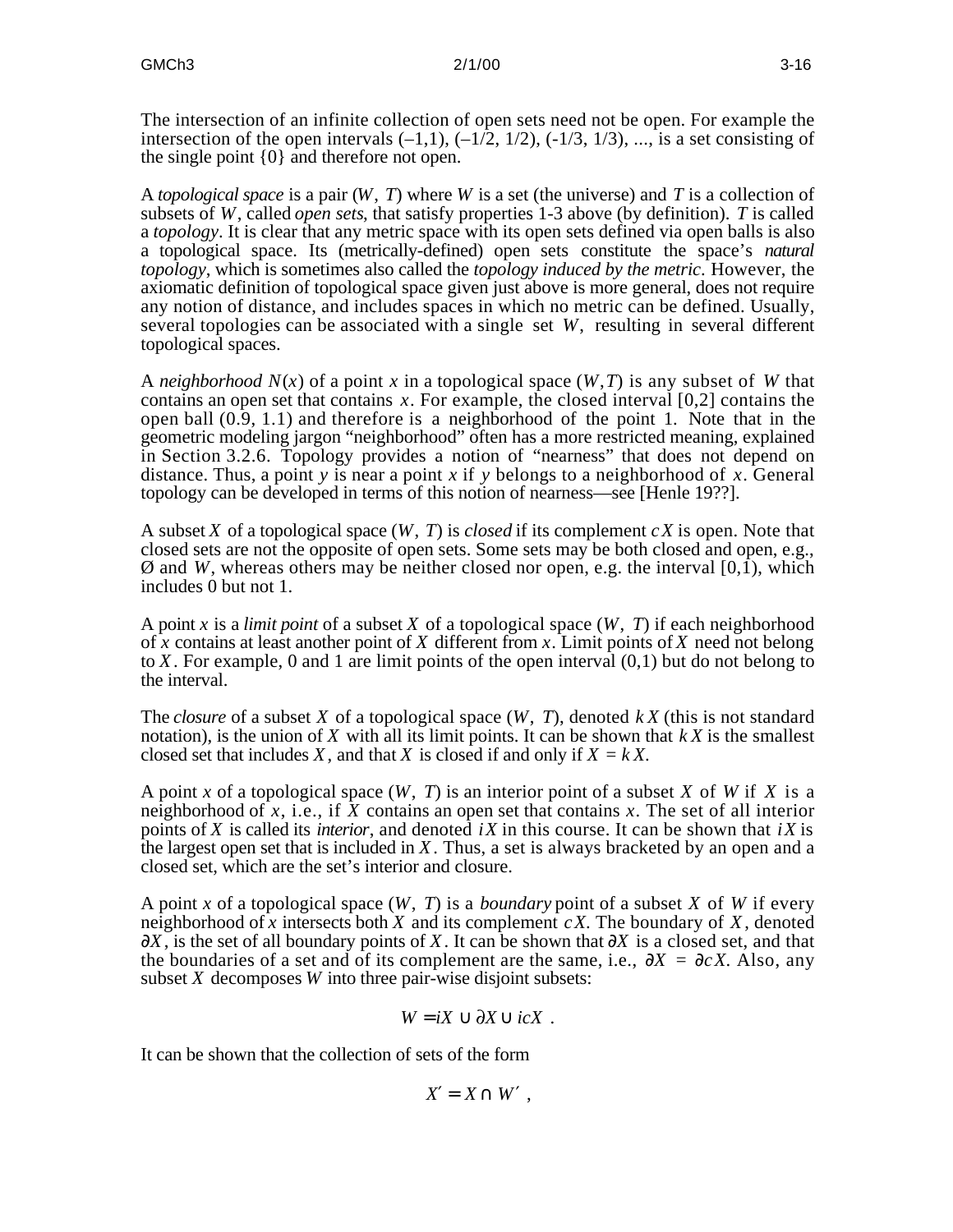where *W* is a subset of a topological space  $(W, T)$  and  $X$  is an open set in the topology of  $(W, T)$ , is a topology *T* for *W*. *T* is called the *relative* or *induced* topology, and  $(W, T)$  is called a *topological subspace* of  $(W, T)$ . The sets that constitute the relative topology *T* are called *relatively open*, or open– $W$ . It is important to note that the definitions of closure, interior and boundary depend on the topology being considered. For example, let *W* be Euclidean 3-space and *W* ′ a 2-D Euclidean plane. A solid disk *X* lying in *W* is closed both in *W* and *W*; however, the relative boundary of *X* in the 2-D topology of *W* is a circle, whereas its boundary in the 3-D topology of *W* is the disk itself.

The geometric modeling notion of neighborhood of a point **p** with respect to a set *X* corresponds to an open ball centered at **p** in the relative topology induced in *X* by the underlying Euclidean space.

A function *f* from a topological space (*W*, *T*) to another topological space (*V*, *S*) is *continuous* if, for every open set *X* of *V*, the inverse image  $f^{-1}(X)$  is an open set of *T*. It is a *homeomorphism* if it is continuous and has a continuous inverse. One can show that a homeomorphism establishes a one-to-one correspondence between the elements of the two sets *W* and *V*, and also between the open sets of the topologies *T* and *S*. Two sets related by a homemorphism are called *homeomorphic* or *topologically equivalen*t. Properties that are invariant under homeomorphisms are called *topological properties*.

A subset *X* of Euclidean space is *bounded* if it can be enclosed by a ball of finite radius. It is *compact* if it is both closed and bounded. Boundedness is not a topological property, but compactness is.

A space is *connected* if it is not the union of two disjoint non-empty open sets. Connectedness also is a topological property. A disconnected set can always be decomposed into a union of disjoint, connected open sets called its *connected components*. A space is *path-connected* if every pair of points of the space can be joined by a curve that lies entirely within the space. Path-connectedness and connectedness are equivalent for the sets we normally consider in geometric modeling, but not for general sets.

A subset *X* of a topological space  $(W, T)$  is a closed regular set [Kuratowski & Mostowski 1976], or simply a *regular set*, it it equals the closure of its interior:

 $X = k i X$ .

The operation that consists of taking the closure of the interior of a set is called *regularization*, and denoted by *rX*. The regularized set operators are defined by regularization of their standard counterparts:

$$
X * Y = r(X Y)
$$
  
\n
$$
X * Y = r(X - Y)
$$
  
\n
$$
X * Y = r(X Y)
$$
  
\n
$$
c * X = r(cX)
$$